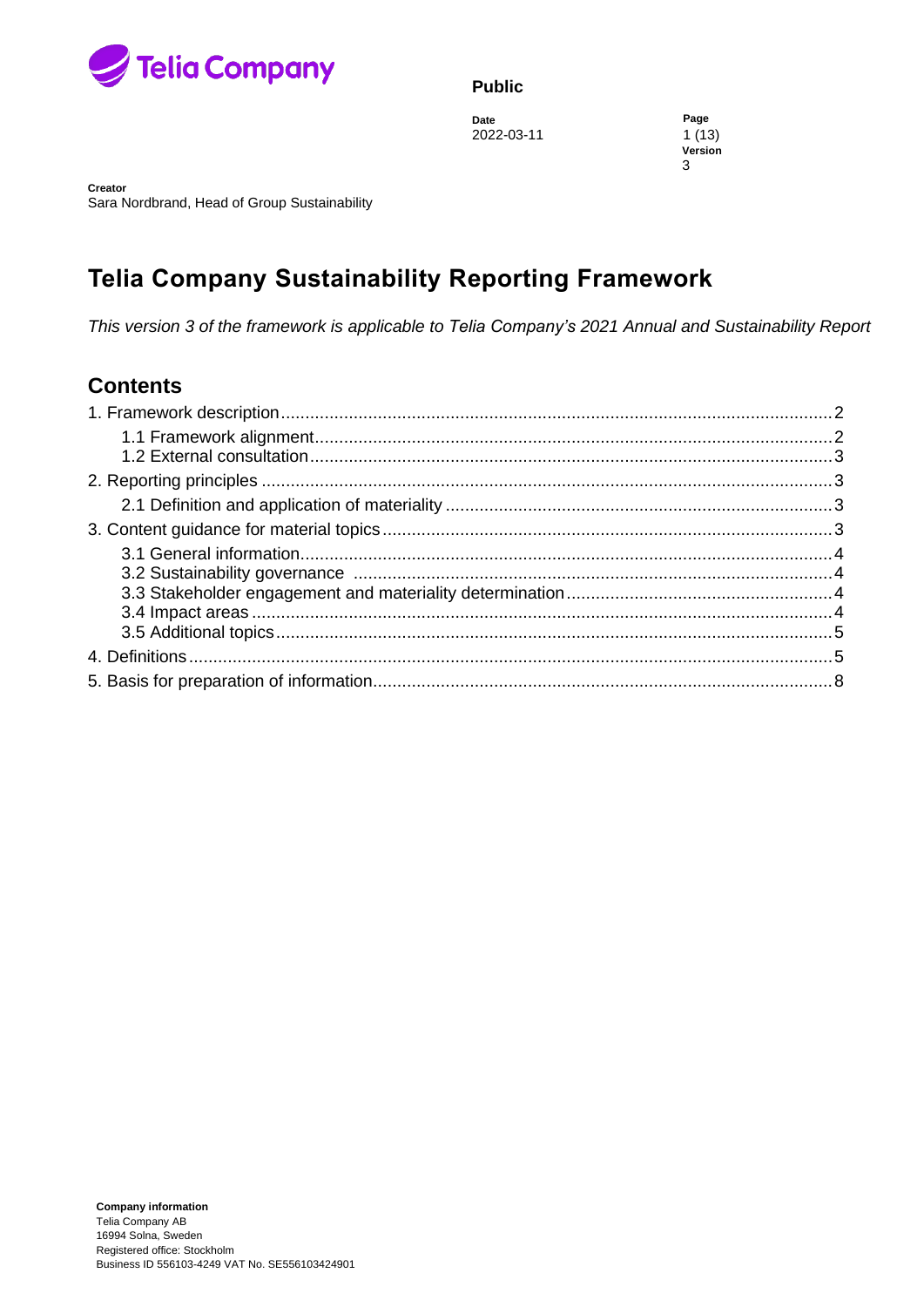**Date Page** 2022-03-11 2 (13)

**Version** document is a strategic of  $3$ 

**Creator** Sara Nordbrand, Head of Group Sustainability

# <span id="page-1-0"></span>**1. Framework description**

As stated in Telia Company's [Statement of Materiality and Significant Audiences:](http://annualreports.teliacompany.com/en/governance/statement-of-materiality-and-significant-audiences-)

*"It is Telia Company's firm belief that integrating sustainable and responsible business practices in all aspects of business and strategy is a prerequisite for sustainable growth and profitability, which in turn creates long-term value for shareholders and supports sustainable development. […] Telia Company has adopted a stakeholder-based approach to sustainability. The approach is based on continuous engagement with key stakeholder groups to identify, understand and manage the most material current and future impacts on our stakeholders, the society and the environment. These material impacts guide how Telia Company operates and are reflected in our commitment to make a substantial contribution towards reaching the UN Sustainable Development Goals. Telia Company regularly monitors and discloses progress [on these material impacts] through [a] combined Annual and Sustainability Report."*

The Telia Company Sustainability Reporting Framework ("the Framework") is applied to the parts of Telia Company's Annual and Sustainability Report defined as the sustainability report ("the Report"). It is designed to ensure that Telia Company's reporting meets the requirements set forth in the Swedish Annual Accounts Act (Årsredovisningslagen) regarding non-financial information, and to allow the Report to be subject to limited assurance according to ISAE 3000: Assurance Engagements Other than Audits or Reviews of Historical Financial Information. The framework is publicly available at [www.teliacompany.com/sustainability/reporting.](http://www.teliacompany.com/sustainability/reporting)

# <span id="page-1-1"></span>**1.1 Framework alignment**

To facilitate comparability and robust reporting, communicated information draws upon and/or is aligned with disclosure guidance in established frameworks for sustainability reporting, including:

- [European Union \(EU\) Directive 2014/95/EU as regards disclosure of non-financial and diversity](https://ec.europa.eu/info/business-economy-euro/company-reporting-and-auditing/company-reporting/non-financial-reporting_en)  [information](https://ec.europa.eu/info/business-economy-euro/company-reporting-and-auditing/company-reporting/non-financial-reporting_en) (EU Non-Financial Reporting Directive)
- [The EU Taxonomy](https://ec.europa.eu/info/business-economy-euro/banking-and-finance/sustainable-finance/eu-taxonomy-sustainable-activities_en)
- [Global Reporting Initiative \(GRI\) Standards](https://www.globalreporting.org/Pages/resource-library.aspx)
- [The International Integrated Reporting Council's](http://integratedreporting.org/resource/international-ir-framework/) (IIRC) Integrated Reporting (<IR>) Framework
- [UN Global Compact Policy on Communicating Progress](https://www.unglobalcompact.org/library/1851)
- [UN Guiding Principles Reporting Framework](https://www.ungpreporting.org/)
- [Task Force on Climate-related Financial Disclosures \(TCFD\) recommendations](https://www.fsb-tcfd.org/publications/final-recommendations-report/)

Telia Company has leaned on the GRI standards reporting framework structure, reflected in the Sustainability index provided in the Report. In order to achieve greater specificity and focus on relevance and materiality in the reporting content, Telia Company is not reporting in accordance with the GRI Standards framework but draws upon its content while adding input from the other reporting frameworks and standards mentioned above.

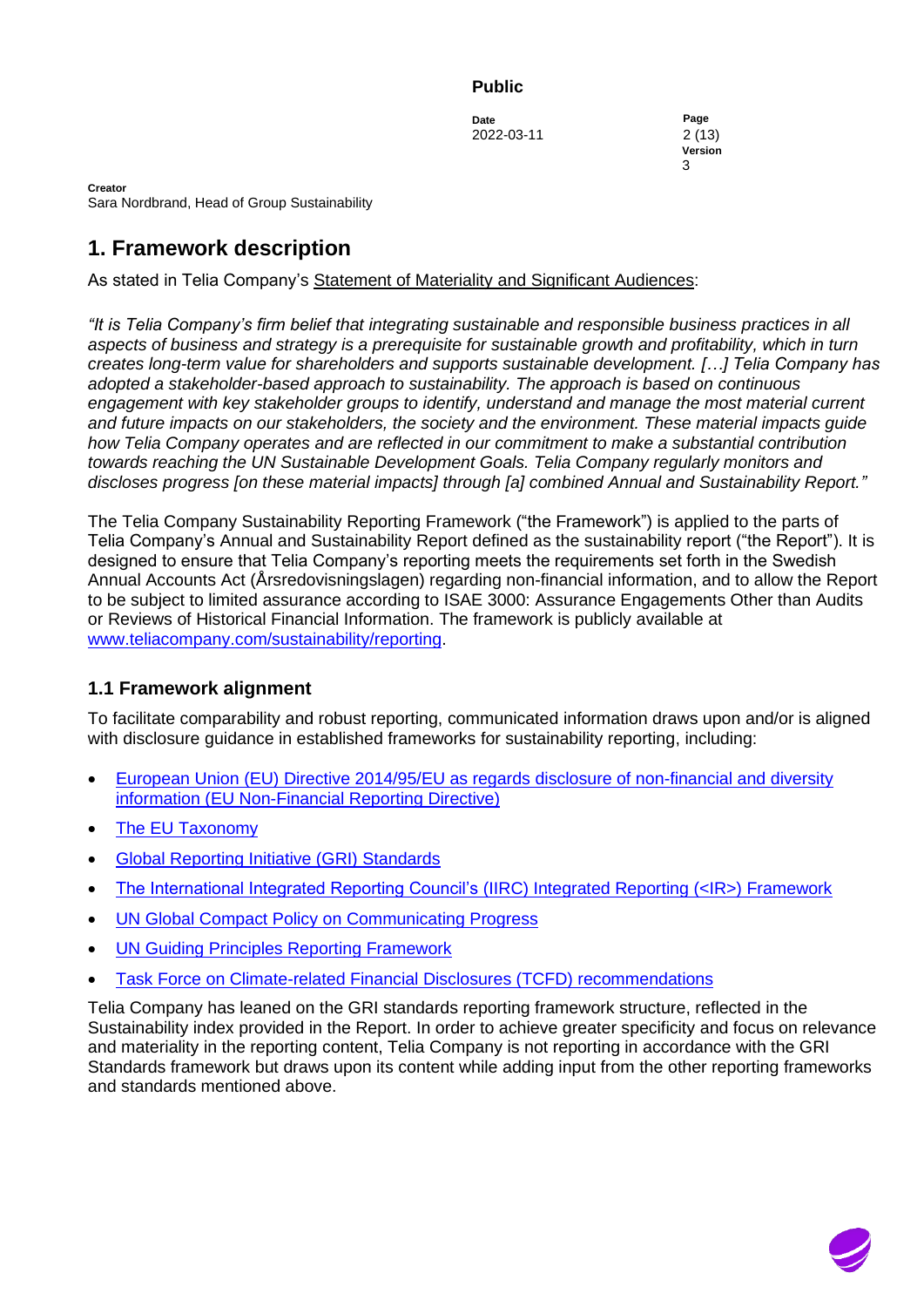**Date Page** 2022-03-11 3 (13)

**Version** document is a strategic of  $3$ 

**Creator** Sara Nordbrand, Head of Group Sustainability

## <span id="page-2-0"></span>**1.2 External consultation**

In 2018, during the initial development of the Framework, Telia Company engaged with some key shareholders to ensure that the framework's reporting principles and content elements are aligned with stakeholder expectations on reporting. The key issue raised, which has been taken into strong consideration in the design of the Framework, is ensuring comparability of reported information, particularly in relation to quantitative GRI disclosures. Telia Company's assurance provider is continuously consulted on the development of the framework.

# <span id="page-2-1"></span>**2. Reporting principles**

The following principles, as proposed by the [Corporate Reporting Dialogue](https://corporatereportingdialogue.com/)<sup>1</sup>, apply to the process of preparing the Report and to reported information:

- **Accuracy**
- **Balance**
- Clarity
- Comparability, including consistency
- Completeness
- **Materiality**
- **Reliability**

## <span id="page-2-2"></span>**2.1 Definition and application of materiality**

The Framework uses the definition of materiality found in the EU Non-Financial Reporting Directive:

*"[A] company is required to disclose information on environmental, social and employee matters, respect for human rights, and bribery and corruption, to the extent that such information is necessary for an understanding of the company's development, performance, position and impact of its activities"*

The principle of materiality is both applied to the processes of determining material topics, and specific information considered material for those material topics. These processes should be considered ongoing rather than strictly limited to determining Report content.

# <span id="page-2-3"></span>**3. Content guidance for material topics**

The Framework provides both topic-specific and general content guidance for material topics:

- Topic-specific guidance for general information about the Report, sustainability governance, stakeholder engagement and materiality determination (3.1-3.3 below)
- General guidance for our most material impact areas (3.4 below)
- General guidance for additional topics (3.5 below)



<sup>1</sup> Corporate Reporting Dialogue: [Understanding the value of transparency and accountability](https://corporatereportingdialogue.com/publication/understanding-the-value-of-transparency-and-accountability/)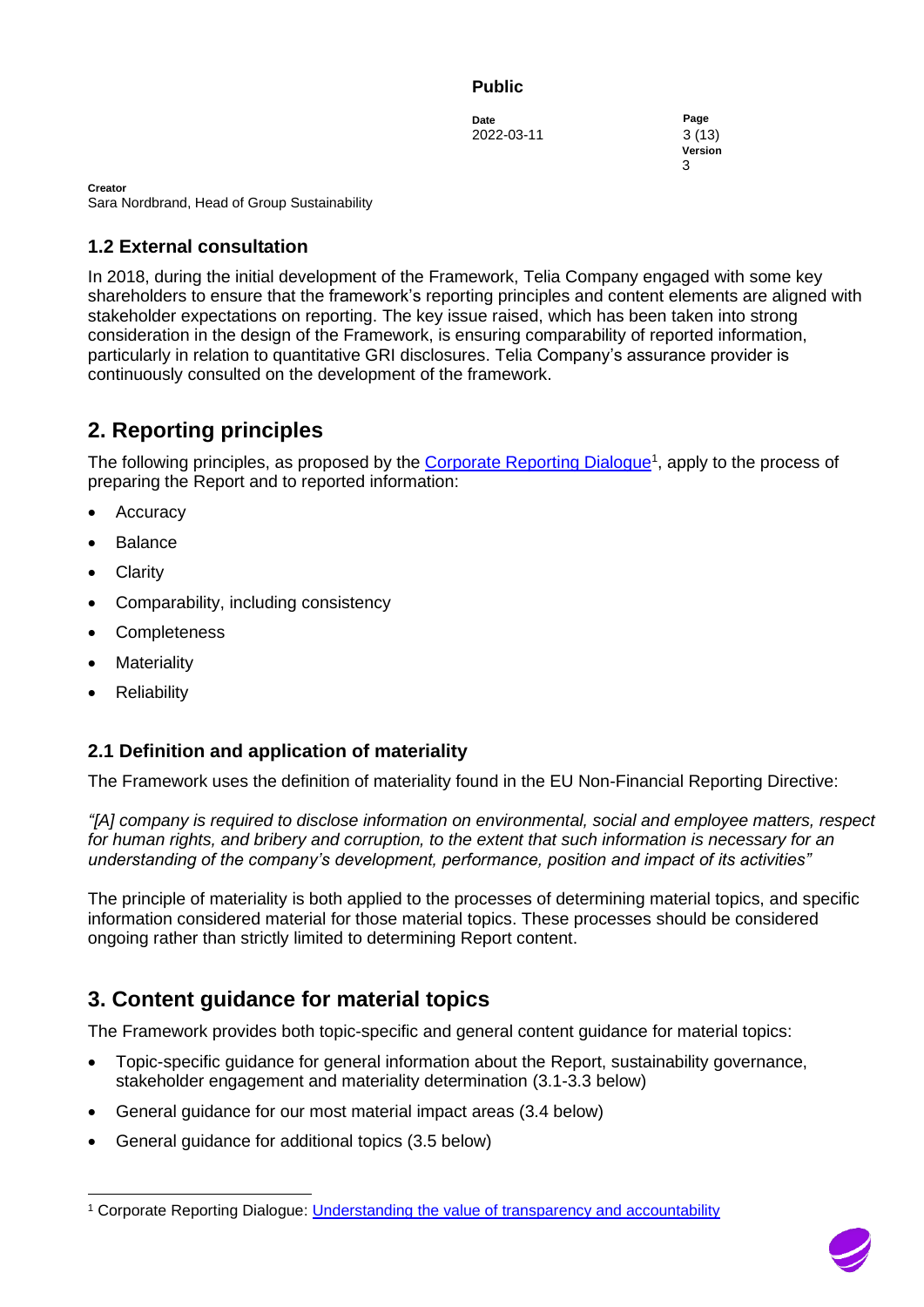**Date Page** 2022-03-11 4 (13)

**Version** document is a strategic of  $3$ 

**Creator** Sara Nordbrand, Head of Group Sustainability

For the respective topic, if what is considered material information is omitted, of limited scope and/or reliability, an explanation of what, why and the impact thereof is provided.

## <span id="page-3-0"></span>**3.1 General information**

Information vital to understanding the Report, including:

- Scope of the Report
- Significant changes since last Report
- Restatements, and the effects of such restatements
- Details on limited assurance
- Contact point for questions or feedback regarding the Report

## <span id="page-3-1"></span>**3.2 Sustainability governance**

Information related to Telia Company's governance of sustainability, including:

- Strategy and strategic integration
- Policies and other guiding documents
- Management of risks and uncertainties
- Responsibilities and involvement of, and reporting to, senior management and the Board of Directors
- External frameworks to which Telia Company adheres

## <span id="page-3-2"></span>**3.3 Stakeholder engagement and materiality determination**

Information related to Telia Company's:

- Processes and key outcomes of internal and external stakeholder engagement for the purpose of understanding its impacts on, and expectations of, key stakeholder groups
- Approach to determining material topics for management and for reporting

## <span id="page-3-3"></span>**3.4 Most material impact areas**

The most material impact areas are covered in four sections:

- Climate and circularity
- Digital inclusion
- Privacy and security
- Other material topics (Human rights, Children's rights, Freedom of expression and surveillance privacy, Diversity, inclusion and equal opportunity, Health and well-being, Responsible sourcing, Anti-bribery and corruption)

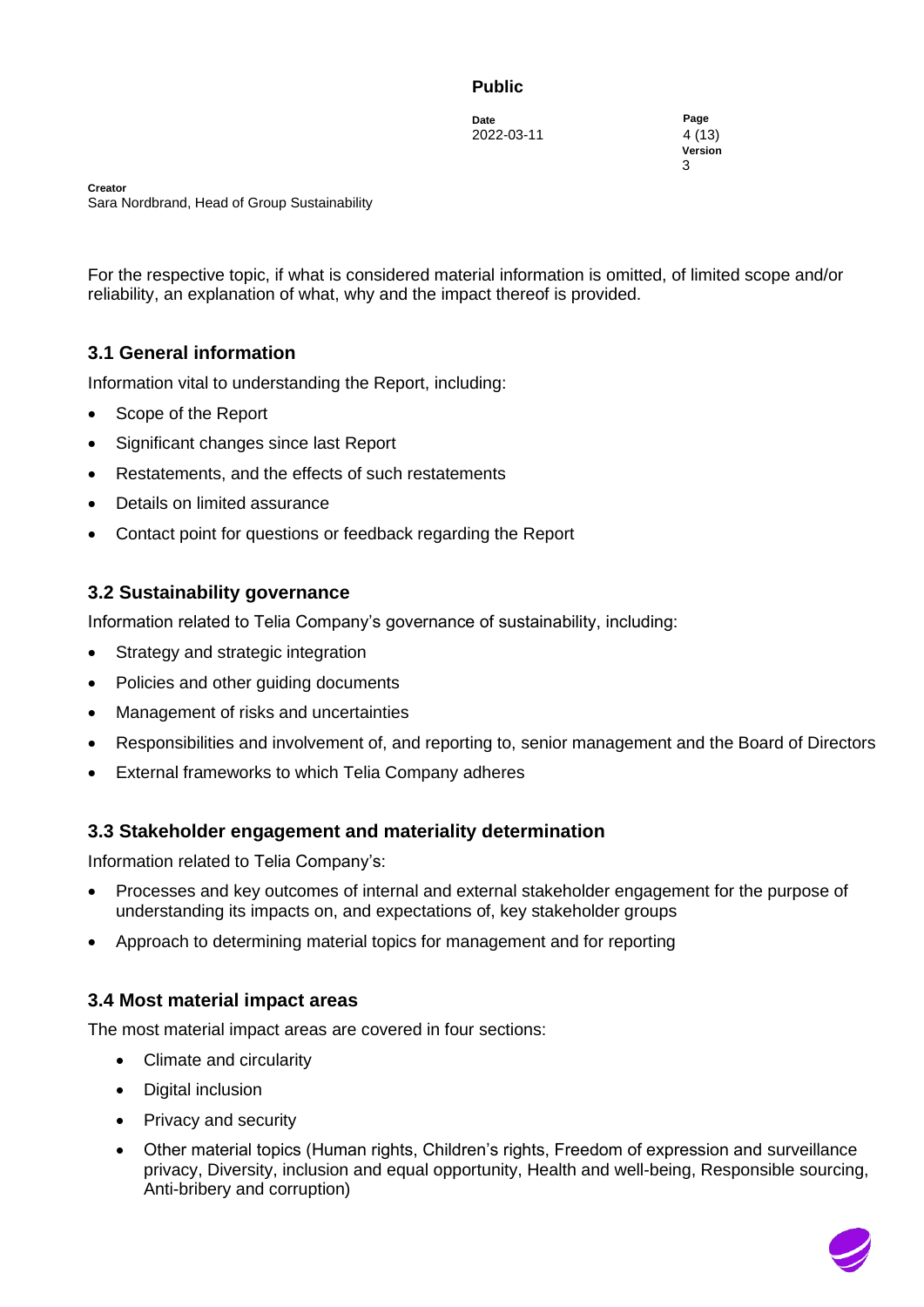**Date Page** 2022-03-11 5 (13)

**Version** document is a strategic of  $3$ 

**Creator** Sara Nordbrand, Head of Group Sustainability

Reported information for these impact areas covers but is not limited to:

- Policies and/or other guiding documents
- Ambitions, goals, other relevant performance indicators and/or descriptions of processes
- Challenges related to meeting ambitions, goals and other relevant performance indicators
- Work during the reporting period, including achievements and outcome on goals and other relevant performance indicators
- Other information considered material for the specific topic, such as training and stakeholder engagement

The above aspects are usually referred to by GRI as the management approach.

## <span id="page-4-0"></span>**3.5 Additional topics**

Additional topics that are less material are generally reported in the Sustainability notes. Some may also be sub-topics under the above-mentioned impact areas.

For those topics, reported information covers but is not limited to:

- Policies and/or other guiding documents
- Ambitions, goals, other relevant performance indicators and/or process where such exist
- Relevant work during the reporting period, including achievements and outcome on goals and other relevant performance indicators where such exist
- Other information considered material for the specific topic

# <span id="page-4-1"></span>**4. Definitions**

The following definitions have been applied to the process of preparing and presenting information.

## **General information**

- *Core markets* refers to operations in Denmark, Estonia, Finland, Lithuania, Norway and Sweden.
- *Continuing operations* refers to the following:
	- For 2018-2020: Core markets, Telia Carrier, LMT in Latvia
	- For 2021: Core markets, LMT in Latvia

Additional information: Telia Carrier operations were divested in 2021, hence excluded from 2021 reporting. TV/Media operations were acquired in 2019, hence included in reporting since 2020.

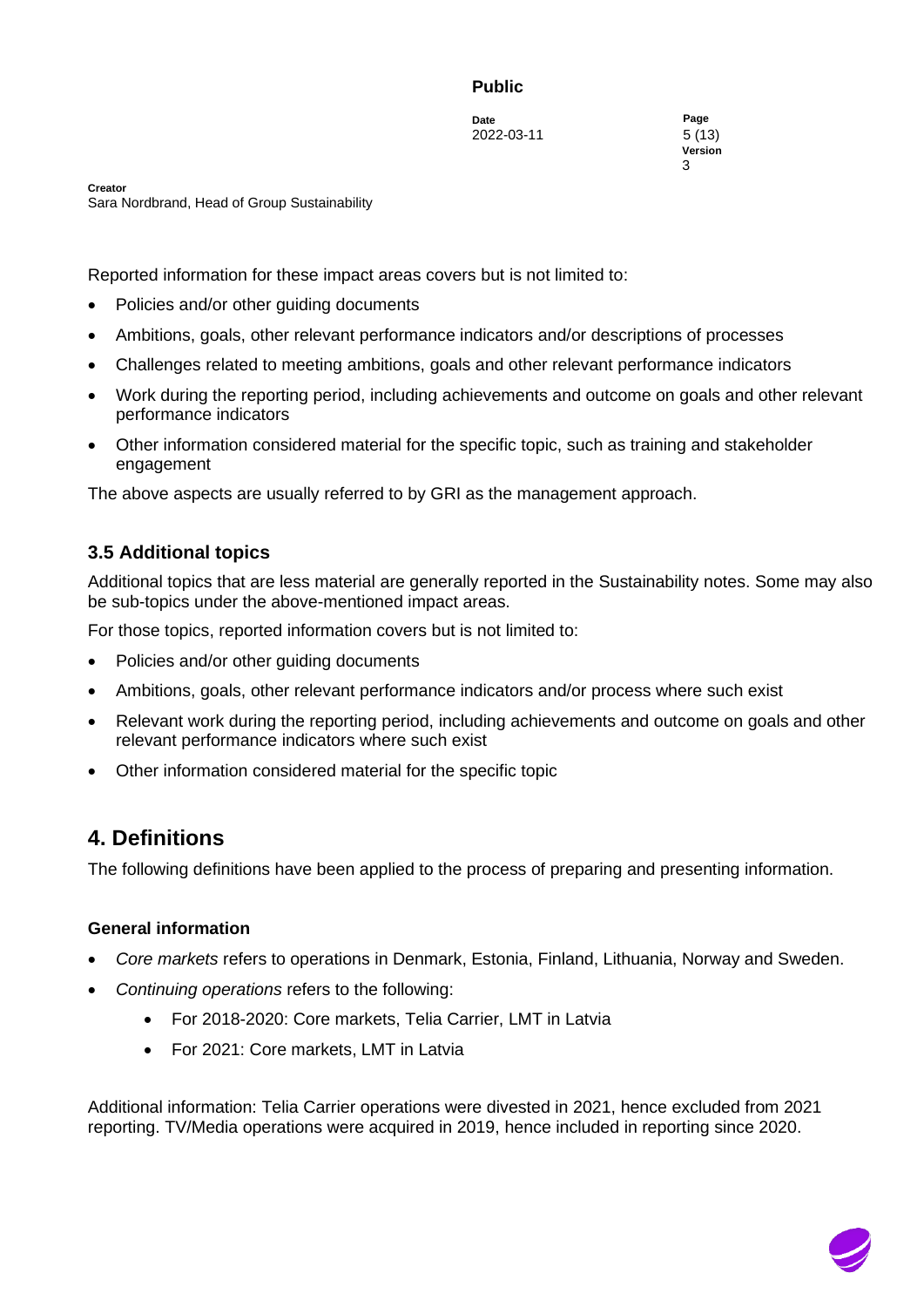**Date Page** 2022-03-11 6 (13)

**Version** document is a strategic of  $3$ 

**Creator**

Sara Nordbrand, Head of Group Sustainability

- *Discontinued operations* refer to:
	- o For 2017: Azercell in Azerbaijan, Geocell in Georgia, Kcell in Kazakhstan, Moldcell in Moldova, Ucell in Uzbekistan and Tcell in Tajikistan
	- o For 2018: Azercell in Azerbaijan, Geocell in Georgia, Kcell in Kazakhstan, Moldcell in Moldova and Ucell in Uzbekistan
	- o For 2019: Moldcell in Moldova
	- $\circ$  For 2020 and onwards No discontinued operations

#### **Climate and circularity**

- *Subscription equivalent* (related to the energy efficiency goal) is defined as a subscription M2M, mobile, telephony (PTSN and VoiP), broadband and TV - which has been adjusted to account for the energy intensity of delivering the subscription type in question. Factors used are 0.5 (for M2M), 1 (for mobile and telephony) and 3 (for broadband and TV subscriptions). Subscription numbers are taken from Telia Company's Q4 report.
- *Buy-back program* refers to a setup where a customer may return a used mobile device. Depending on the model and condition of the device, the customer may receive financial compensation such as a discount on a new device
- *Climate neutral* own operations is scoped to cover the remaining emissions of scope 1, scope 2 (market-based) and business travel. The remaining emissions are balanced with voluntary carbon credits.

#### **Digital inclusion**

• Reach refers to the number of individuals that we have reached via our digital inclusion initiatives or products. Individuals calculated are those who risk being digitally excluded, vulnerable or disadvantaged (e.g. a senior, child, immigrant or a person with disabilities). The initiative in question builds digital skills, empowers or breaks the isolation of the individual.

#### **Privacy and security**

- *Personal data* and *Personal data breach* are defined as per Article 4 GDPR.
- *Data subject [access] request* refers to Article 15 GDPR.

#### **Human rights**

• *Salient issue* is defined as per the UN Guiding Principles Reporting Framework as "[t]he issue at risk of the most severe negative impact through the company's activities and business relationships".

#### **Freedom of expression and surveillance privacy**

• *Unconventional request* is defined as a request or demand from the government that may potentially have serious impacts on the freedom of expression and surveillance privacy of individuals.

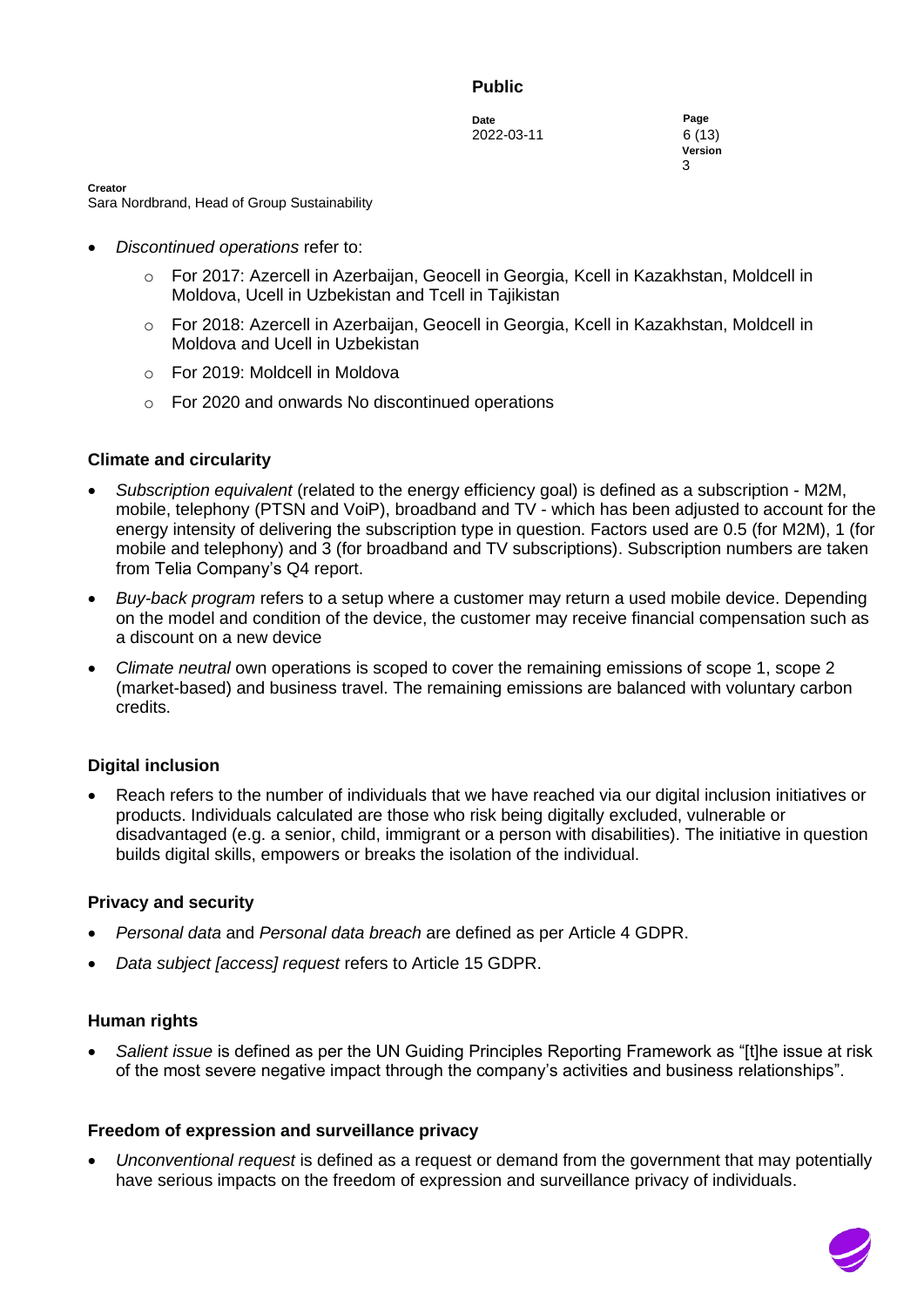**Date Page** 2022-03-11 7 (13)

**Version** document is a strategic of  $3$ 

**Creator** Sara Nordbrand, Head of Group Sustainability

- By *Lawful interception* we mean secret real-time wire-tapping and monitoring by the police and secret police, e.g. real-time access to the content of communications or traffic data ("listening in", wiretapping, checking who is calling who, when and for how long or access to location information or Internet traffic). In some countries lawful interception requests may include requests for historical data. In order to avoid duplicate reporting, these are not reported separately below in 'Historical data'.
- By *Historical data* we mean historical traffic data, location data on mobile devices and cell-tower dumps. Traffic data relates to the use of telecommunications services including call data records, SMS records, and Internet records. These records include information such as the number of a called party, and the date, time and duration of a call. Internet session information includes the date, time and duration of Internet sessions as well as e-mail logs. This figure also includes manual emergency positioning requests by the emergency centers and police. Emergency positioning is normally automatically initiated after a dial to the local emergency number, i.e. 112.
- By *Subscription data* we mean secret numbers and information about supplementary services. Subscription data refers to details that appear on a bill such as the customer's name, address and service number. It can also include other information we may hold, such as a customer's date of birth and previous address as well as the identity of the communication equipment (including IMSI and IMEI). This figure consists of requests that are either handled by authorized personnel or by an automated interface with reference to a criminal case identification number.
- *Challenged/rejected requests* contains information on how many requests we have challenged, for example by asking for clarification, the correction of formalities or rejecting the request. All requests from authorities must be legally correct. Telia Company will challenge or reject any request that does not conform to the established form and process, for example, when a form has not been signed or has not been sent by an appropriate sender.

## **Children's rights**

• *Child sexual abuse material (CSAM)* is defined by the World Childhood Foundation White Paper on Child Protection Online as "any material that visually depicts a child in real or simulated explicit sexual activities or any representation of the sexual parts of a child for primarily sexual purposes, including photography, video, drawings, cartoons, text and live streaming".

## **Diversity, inclusion and equal opportunity**

- *Gender balance* is defined as equal number of men and women.
- *The raw gender pay gap (also known as unadjusted pay gap*) is defined as the difference between average earnings of men and women relative to average earnings of men. A large share of the raw gender pay gap can be explained by the separation of professions between men and women.

#### **Health and well-being**

- *Sickness absence* is defined as reported absence from work due to sickness. Maternity leave is not considered sickness absence.
- *Lost-time injury* is defined as an injury occurring at work that results in one or several full consecutive days of absence. Injuries occurring to or from work are not considered lost-time injuries.

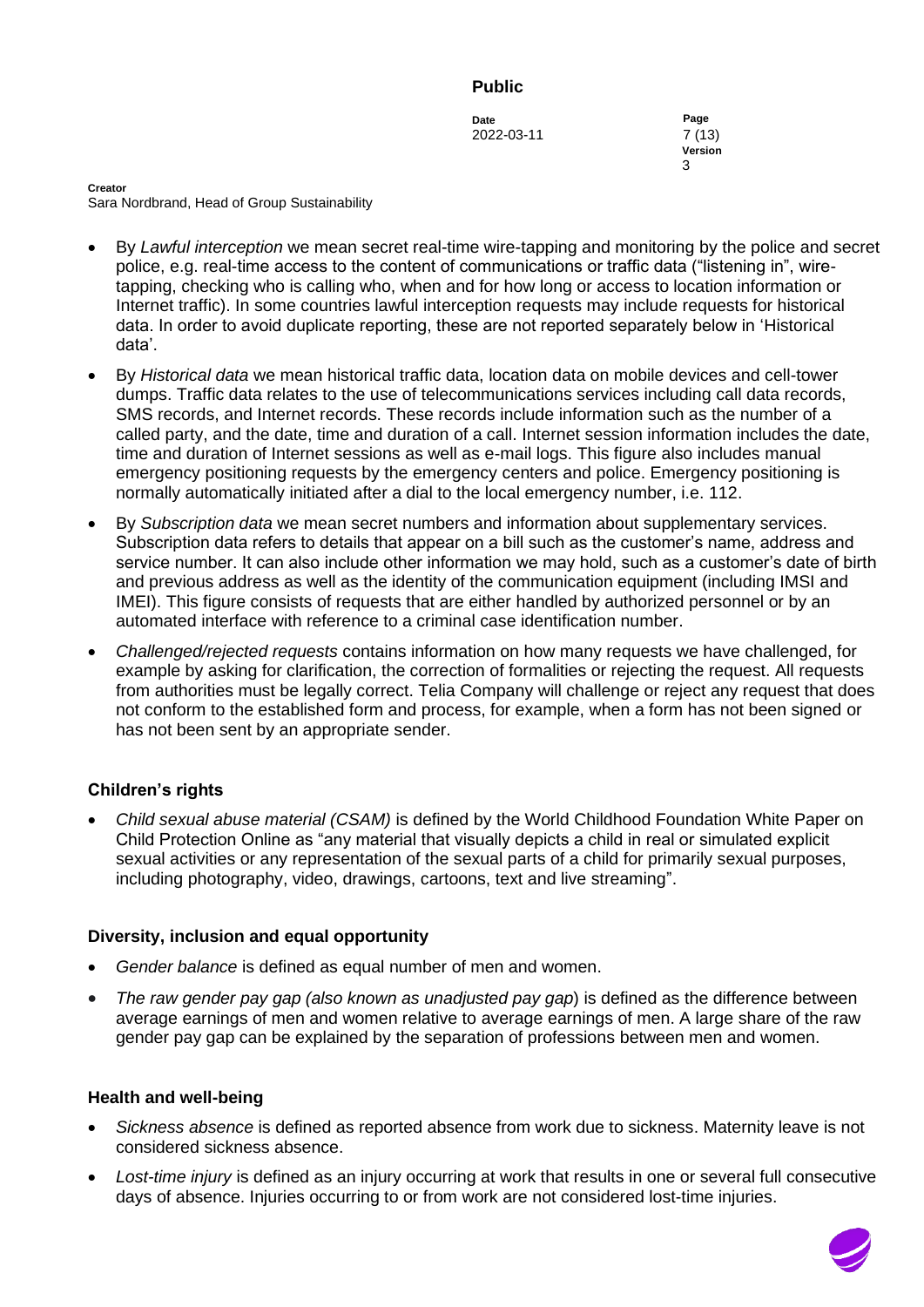**Date Page** 2022-03-11 8 (13)

**Version** document is a strategic of  $3$ 

**Creator**

Sara Nordbrand, Head of Group Sustainability

- *Headcount* includes full-time permanent and temporary employees but excludes hourly paid employees.
- *Supplier major injury* is defined as an injury with serious effects, such as incapacitation or paralysis.

#### **Responsible sourcing**

- *Supplier due diligence coverage*: Suppliers with purchasing transaction and a valid due diligence report divided by the number of active suppliers (i.e. suppliers who have had at least one purchasing transaction during the defined time period).
- *Non-conformity* is a deviance from Telia Company supplier requirements and related risks are rated as minor, major or critical, indicating the severity or systematic weakness related to the nonconformity.

#### **Whistle-blowing cases (Speak Up)**

• *Closed investigations* – investigations are considered closed when a final report has been delivered by the case manager or lead investigator such as local ethics and compliance officers or the Group Special investigations office to appropriate management (determined on a case-by-case basis).

#### **Due diligence in M&A**

- *Significant transaction* is defined as a transaction where the transaction value exceeds 1 GSEK.
- *Majority transaction* is defined as a transaction where Telia Company owns or will own a controlling stake.

# <span id="page-7-0"></span>**5. Basis for preparation of information**

The following basis for preparation has been applied to the process of preparing information.

#### **Climate and circularity**

For all areas below, the data is validated by an appointed local responsible while the overall approval and quality controls are carried out by the group environmental manager mainly through comparing reported numbers with historical numbers.

#### GHG emissions

- *GHG emissions scope and category definitions* as defined in the Greenhouse Gas Protocol Corporate Accounting and Reporting Standard have been applied.
- GHG emissions are as far as possible calculated as  $CO<sub>2</sub>e$ . Figures are reported as  $CO<sub>2</sub>e$ even though the differences between  $CO<sub>2</sub>$  and  $CO<sub>2</sub>e$  are negligible.
- Scope 1 GHG emissions are calculated using the latest available Defra emission factors
- Scope 2 GHG emissions are reported using both location-based and market-based approaches.

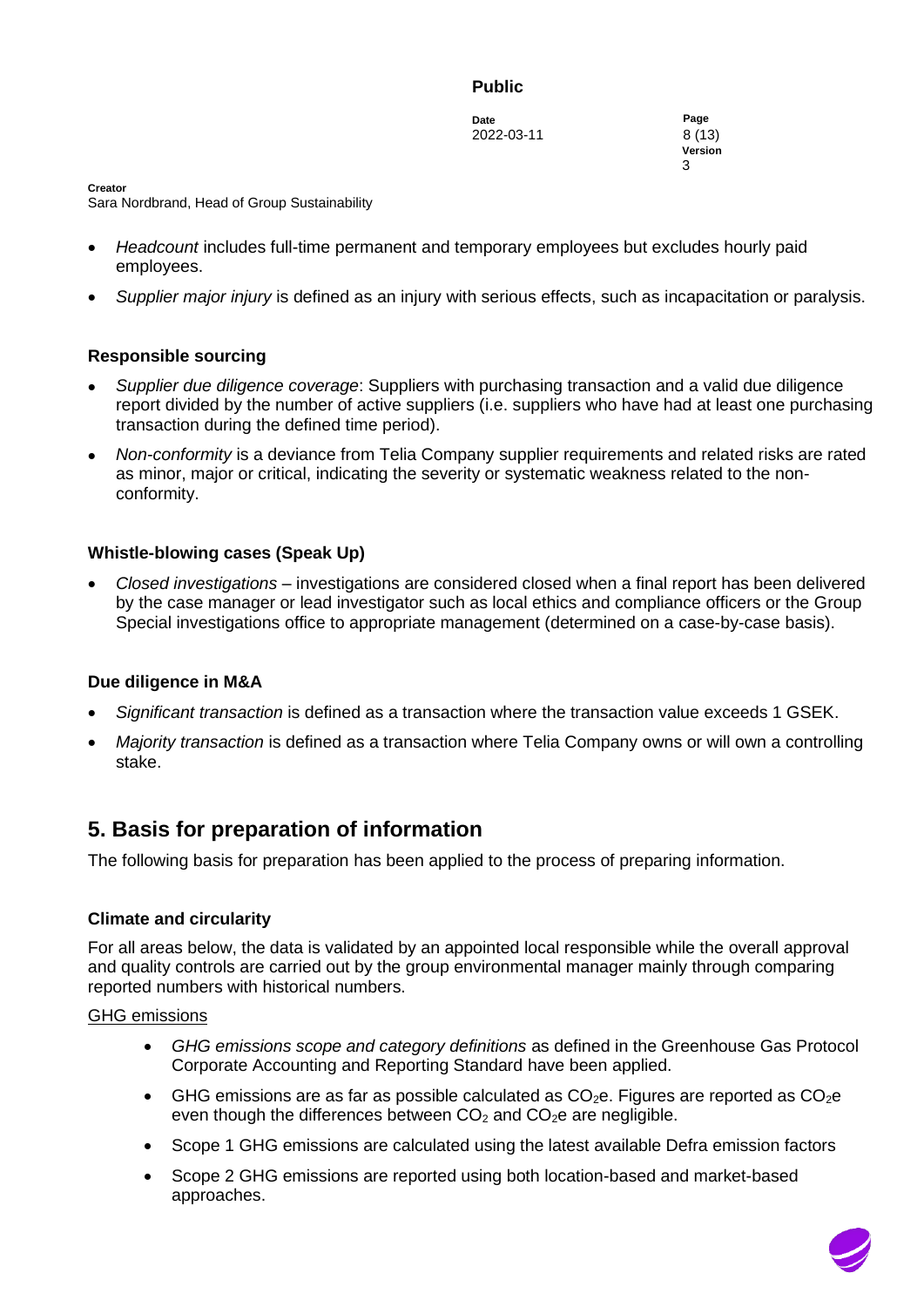**Date Page** 2022-03-11 9 (13)

**Version** document is a strategic of  $3$ 

**Creator**

Sara Nordbrand, Head of Group Sustainability

- o Location-based GHG emissions (electricity, district heating and district cooling): calculated using IEA country-based emission factors for electricity
- o Market-based GHG emissions:
	- For electricity: Emissions from electricity consumption is calculated using IEA country-based emission factors for electricity, which are then adjusted for through purchasing of Guarantees of Origin (GoO) for which the emission factor 0 kg CO2e per kWh is used.
	- For district heating and district cooling: Emissions are calculated by using the IEA country-based emission factors for electricity as relevant national averages for district heating and district cooling do not exist.
- Leased assets (such as leased cars for the company) are generally considered scope 1.
- Reported total scope 3 emissions are based on market specific calculations. Due to availability of the data, the scope 3 emission are reported with one year delay, as noted in the annual report (e.g. the 2021 Annual and Sustainability Report includes scope 3 data for 2020). For Norway and LMT in Latvia we use Telia Finland's calculations and do an estimate based on Telia Norway's and LMT's revenues.
- The Corporate Value Chain (Scope 3) Standard is applied to calculate all 15 categories of scope 3 emissions. The most relevant scope 3 are the following:
	- $\circ$  Purchased goods and services (category 1) OPEX including purchased mobile devices
	- $\circ$  Capital goods (category 2) CAPEX including network equipment
	- $\circ$  Use of sold products, downstream leased assets (categories 11, 13) GHG emissions related to the use of sold or leased products, such as mobile phones and customer premises equipment (CPE)

The calculation of the most relevant categories is updated annually to track progress. "Other material categories", which includes the other seven categories considered material, is updated every second year.

The following categories are not relevant for our operations:

- o Downstream transportation and distribution (category 9)
- o Processing of sold products (category 10)
- o Franchises (category 14)
- Scope 3 GHG emissions categories 1 and 2 are calculated using either one or a combination of the following methods:
	- $\circ$  Spend based method combining sourcing spend data with EEIO (environmentally extended input-output method) emission factors for the products or activities
	- $\circ$  Supplier based method combining sourcing spend data with supplier specific reported emissions
	- $\circ$  Average data method (LCA-based) combining product and materials quantity data with associated emission factors
- GHG emissions from business travel (category 6) have been tracked and reported for several years using actual travel data collected separately and reported annually.

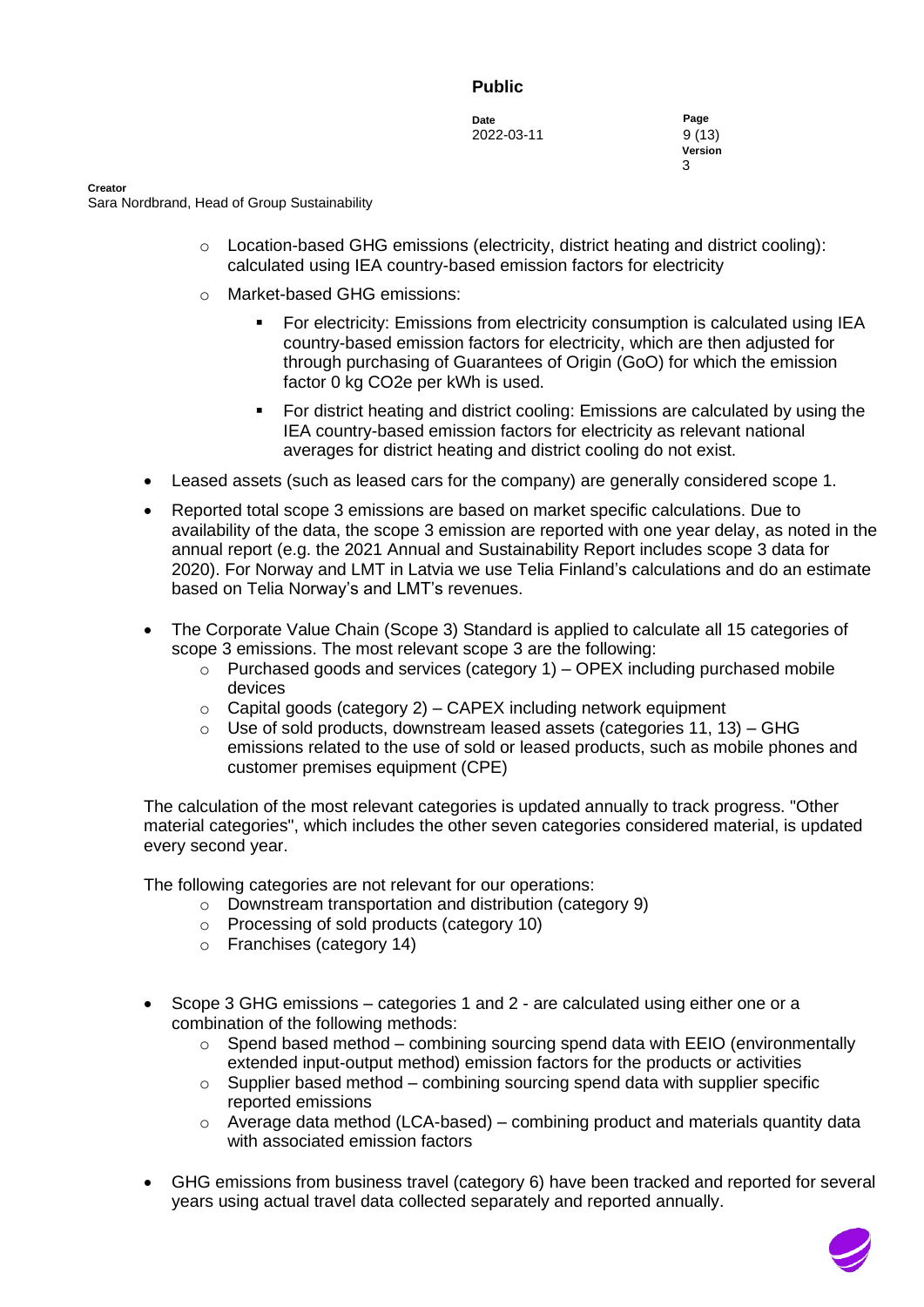**Date Page** 2022-03-11 10 (13)

**Version** document is a strategic of  $3$ 

**Creator** Sara Nordbrand, Head of Group Sustainability

> • Telia Company has set Science Based Targets that have been produced based on the ICT sector's 1.5 degree pathway and reports against these goals.

## **Energy**

- Energy reporting consists of:
	- $\circ$  Scope 1: Diesel, gasoline, natural gas and heating oil consumption from companyowned or leased vehicles, back-up generators and offices
	- o Scope 2: District heating, district cooling and electricity consumption from networks, offices, shops
- Energy consumption numbers are collected mainly from meters or invoices and reported by local companies into a common software tool. Energy consumption for Telia Carrier (discontinued operations) covers only electricity and was estimated based on a hardware inventory system. All markets report annual electricity consumption (Jan-Dec), except Telia Sweden who reports with one month delay (Dec-Nov).
- Reported network energy consumption numbers are adjusted for co-location. This means that customers' network equipment, which is not owned by Telia Company but located at our premises, is not included in our energy reporting. Electricity consumption from Telia Company equipment that is co-located at another operator's site is included.
- Business travel data is received from the travel agent engaged by Telia Company, and complemented with data generated from Telia's internal HR systems (e.g. on employee car travel).
- The energy efficiency target covers the energy consumption of Telia Company's core markets.
- Energy consumption and related GHG emissions from network joint ventures in Denmark, Finland and Sweden are included by reporting 50% of total energy consumption and GHG emissions. Operations in LMT, Latvia, are fully included.

## Waste and circularity

- Waste data is collected from waste management suppliers or contractors locally. Waste reporting covers core operations and the following waste categories: batteries, cable, metals, electronics, construction waste and other waste. Waste reporting includes total waste amount (tons) and share of reused materials and recycled waste.
- How we are progressing towards our zero waste target is calculated by dividing the share of reused and recycled waste with the total waste amounts.
- The share of Device as a Service, DaaS, is calculated by dividing the number of phones delivered as DaaS compared to total delivery of phones.
- The share of refurbished phones are calculated by dividing the number of refurbished phones delivered compared to total delivery of phones.
- The share of phones collected through buy-back programs is calculated by dividing the number of phones brought back with total delivery of phones.

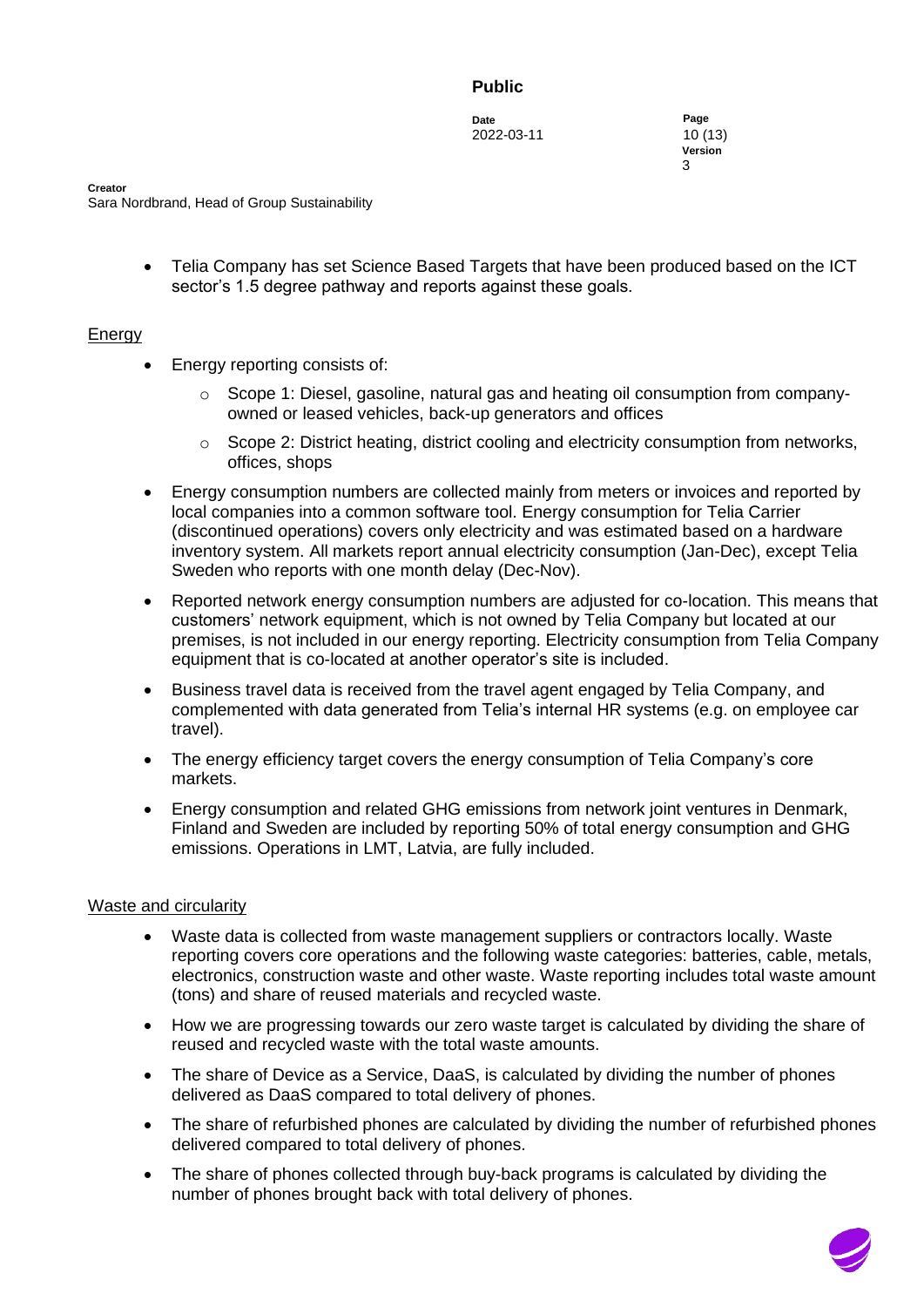**Date Page** 2022-03-11 11 (13)

**Version** document is a strategic of  $3$ 

**Creator**

Sara Nordbrand, Head of Group Sustainability

• Data regarding externally reused and resold network equipment is collected from external partners who keep an inventory of volumes and shipments.

#### Carbon and energy enablement

- We report on selected enablement effect areas (remote working services and IoT for buildings, utilities and transports). It is calculated in enabled GHG emission reductions (kg of CO2e) and energy savings (kWh). Source for data is innovation unit Division X and product development teams in CPS. The calculation model has been produced by consultancy firm Carbon Trust using industry association GSMA's model as starting point.
- Carbon enablement factor calculations are generally based on assumptions from market reports or other studies, not Telia customer-specific data.
- We are not capturing the broader sets of enablement effects, such as home working, online shopping, accommodation sharing etc, which the underlying connectivity services that we provide create opportunities for. Moreover, no eventual rebound effects are captured in our calculations.

#### **Digital inclusion**

- Digital inclusion initiatives take place in the countries. Data is collected locally based on the participant lists of the digital skills programs or relevant participant information (e.g. viewers of an online training video) and reported to the group.
- The overall approval and quality control of the reporting is carried out by Group Sustainability Manager responsible for the Digital Inclusion impact area.

#### **Freedom of expression and surveillance privacy**

- Law enforcement requests are logged by local companies. Local company systems might differ because they are designed to meet the requirements for reporting to, or interaction with, local law enforcement authorities. A very limited number of employees have access to the information and there are strict security controls in place. Statistics are reported on a six-monthly basis to the Group focus area owner. A local security manager coordinates the collection of local statistics which are approved by the Group impact area owner.
- Escalated potentially unconventional requests are recorded manually in a log by the Group impact area owner. The log contains classification of the cases (what type of unconventional request) including the applicable assessments, escalations and approvals on if and how a point of challenge was established, as well as further context. An unconventional request is considered closed when it has been assessed, escalated and actions to be taken by Telia Company have been approved. Information in the log undergoes periodic internal review by the Head of Governance, Risk and Compliance for possible guidance and to ensure that not just only the Group impact area owner has access to and understands the information in the log and the learnings that are made.

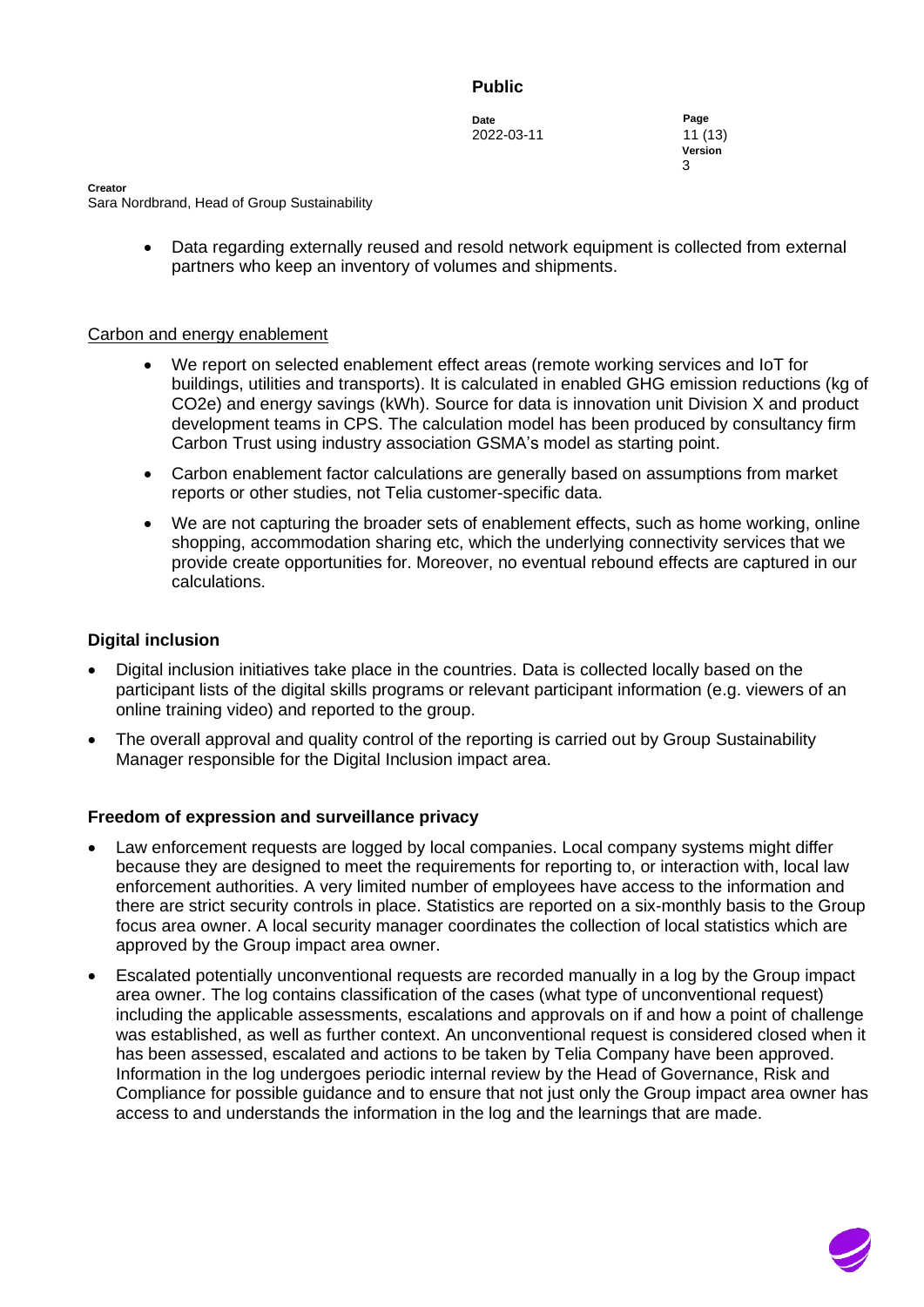**Date Page** 2022-03-11 12 (13)

**Version** document is a strategic of  $3$ 

**Creator** Sara Nordbrand, Head of Group Sustainability

## **Diversity, inclusion and equal opportunity**

- The number of reported discrimination and harassment cases and investigations are collected from the special investigations office as well as the local security and HR organizations in core markets.
- Data regarding age spans and gender balance is based on standard reports generated from the common internal Human Resource platform.
- For Nation Sweden, region of birth is collected by sending social security numbers of all employees to the Central Bureau of Statistics of Sweden who in return can identify who is born in Sweden, Nordics, Europe or outside Europe through the social security number. The regional division of Telia employees is then delivered on aggregated level to Telia, with no possibility to identify individuals or groups.
- Region of birth is voluntary collected by the Diversity Lead from all GEM members. Region of birth for the Board of Directors, is public information obtained from their CVs.

#### **Health and well-being**

- Sickness absence rate (SAR) is calculated as a percentage ratio of days of absence related to sickness per days of total contractual work time. The figure includes both permanent and temporary employees, working full time or hourly paid. For full-time employees, total contractual work time depends on employment country.
- SAR on country level and Company level for markets using the common HR system is automatically calculated on a monthly basis and provided to the Group health and well-being manager.
- Lost-time injury frequency (LTIF) is calculated as the ratio of number of injuries resulting in absence from work per million theoretical work hours.
- The number of injuries (used to calculate LTIF) is reported to a common software tool. Approval and overall quality control are carried out by the Group health and well-being manager.
- The number of theoretical work hours (used to calculate LTIF) is based on headcount reported to the Group accounting system. Theoretical work hours per headcount is normalized across countries.
- The length of absence related to injury is not included in the LTIF calculation.

#### **Responsible sourcing**

- Due diligence assessment statistics are collected from the due diligence software tool. A due diligence assessment report includes the supplier self-assessment information and a due diligence officer's evaluation of required mitigating activities to contract the supplier. Mitigating activities are based on identified non-conformities with supplier requirements.
- Telia audit statistics are collected from a "supplier development card", where all audit results are registered. The audit results are stated in Audit Reports and CAPs (Corrective Action Plans) which contain all identified non-conformities and corrective actions.
- Non-conformities including their closure and date, are tracked via the "supplier development card".